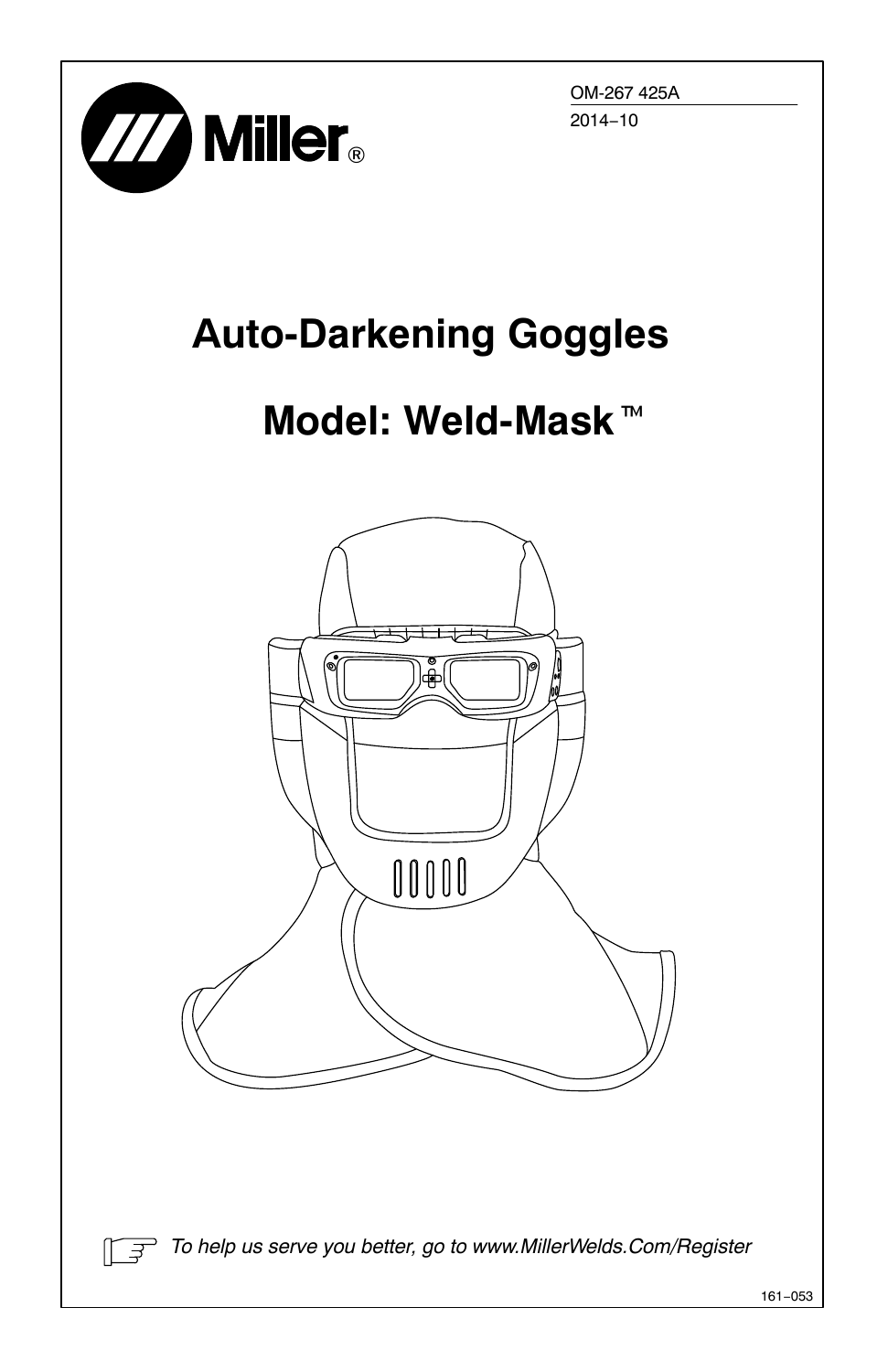# **TABLE OF CONTENTS**

|         | SECTION 1 - WELDING HELMET SAFETY PRECAUTIONS -READ BEFORE USING  1                                                                                                                                                           |  |
|---------|-------------------------------------------------------------------------------------------------------------------------------------------------------------------------------------------------------------------------------|--|
| $1-1.$  |                                                                                                                                                                                                                               |  |
| $1-2.$  |                                                                                                                                                                                                                               |  |
| $1-3.$  |                                                                                                                                                                                                                               |  |
| $1 - 4$ |                                                                                                                                                                                                                               |  |
| $1-5.$  |                                                                                                                                                                                                                               |  |
|         |                                                                                                                                                                                                                               |  |
|         |                                                                                                                                                                                                                               |  |
| $3-1.$  |                                                                                                                                                                                                                               |  |
| $3-2$   |                                                                                                                                                                                                                               |  |
| $3-3.$  | Variable Shade Control (and the control of the control of the control of the control of the state of the control of the control of the Shade Shade Control of the control of the control of the Shade Shade Shade Shade Shade |  |
| $3-4.$  |                                                                                                                                                                                                                               |  |
| $3-5$ . |                                                                                                                                                                                                                               |  |
|         |                                                                                                                                                                                                                               |  |
|         |                                                                                                                                                                                                                               |  |
|         |                                                                                                                                                                                                                               |  |
|         |                                                                                                                                                                                                                               |  |
|         |                                                                                                                                                                                                                               |  |
|         |                                                                                                                                                                                                                               |  |
|         |                                                                                                                                                                                                                               |  |
|         |                                                                                                                                                                                                                               |  |
|         |                                                                                                                                                                                                                               |  |
|         |                                                                                                                                                                                                                               |  |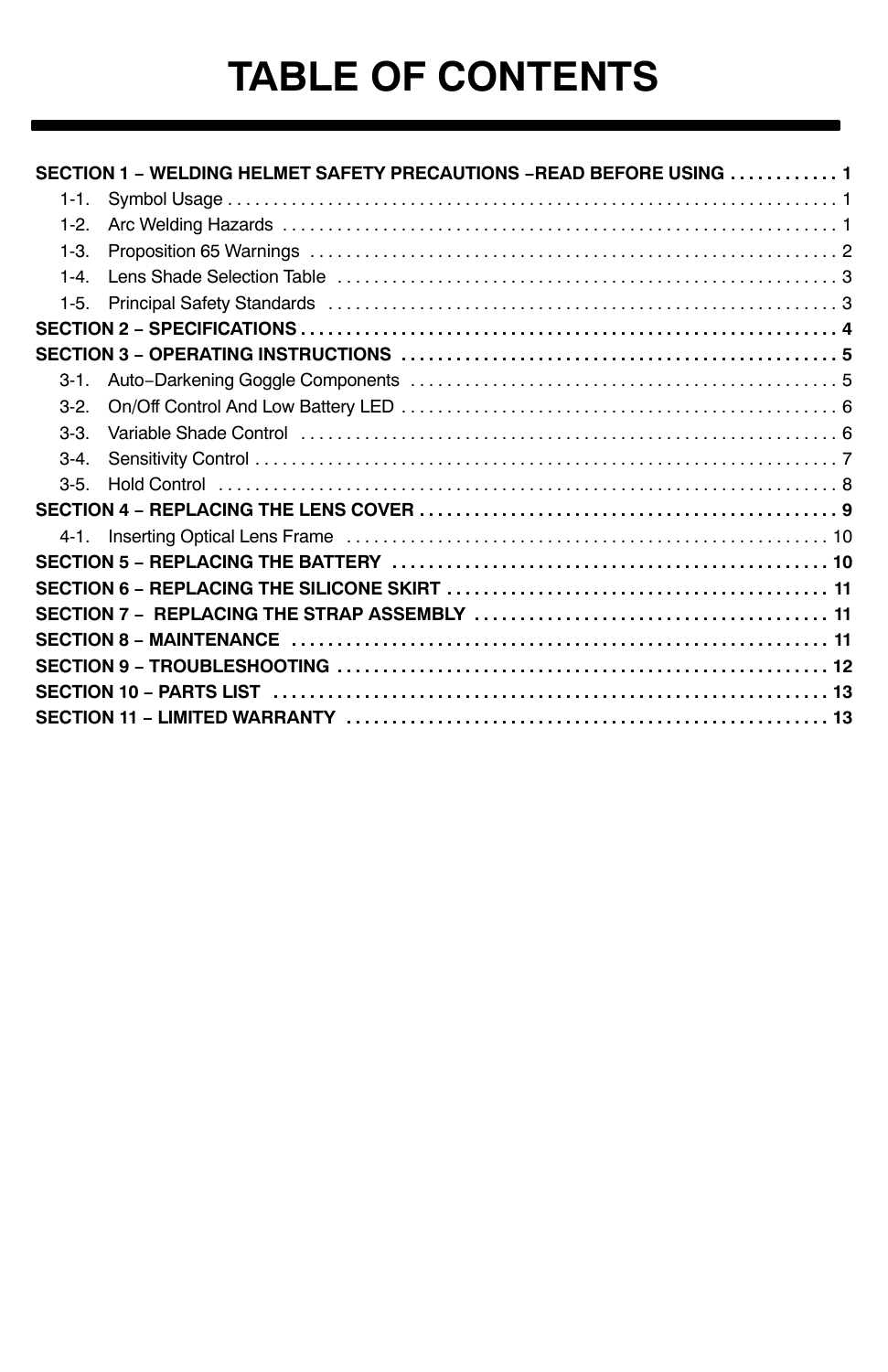### **SECTION 1 − WELDING HELMET AND WELDING GOGGLE SAFETY PRECAUTIONS − READ BEFORE USING**

Weld Gog. 2014-02

**Protect yourself and others from injury — read, follow, and save these important safety precautions and operating instructions.**

## **1-1. Symbol Usage**



DANGER! - Indicates a hazardous **situation which, if not avoided, will result in death or serious injury. The possible hazards are shown in the adjoining symbols or explained in the text.**



**Indicates a hazardous situation which, if not avoided, could result in death or serious injury. The possible hazards are shown in the adjoining symbols or explained in the text.**

*NOTICE* − *Indicates statements not related to personal injury.*

*Indicates special instructions.* **− Indicates a hazardous**



This group of symbols means Warning! Watch Out! ELECTRIC SHOCK, MOVING PARTS, and HOT PARTS hazards. Consult symbols and related instructions below for necessary actions to avoid the hazards.

## **1-2. Arc Welding Hazards**



#### **Only qualified persons should install, operate, maintain, and repair this unit.**

#### **ARC RAYS can burn eyes and skin.**

Arc rays from the welding process produce intense visible and invisible (ultraviolet and infrared) rays that can burn eyes and skin. Sparks fly off from the weld.

- Wear welding helmet or welding goggles fitted with a proper shade of filter to protect your face and eyes when welding or watching (see ANSI Z49.1 and Z87.1 listed in Safety Standards). Refer to Lens Shade Selection table in Section [1-4.](#page-4-0)
- Wear approved safety glasses with side shields under your helmet. Safety glasses are not required with auto−darkening welding goggles; the welding goggles meet the eye protection requirements of ANSI Z87.1.
- Use protective screens or barriers to protect others from flash, glare, and sparks; warn others not to watch the arc.
- Wear body protection made from durable, flame−resistant material (leather, heavy cotton, wool). Body protection includes oil-free clothing such as leather gloves, heavy shirt, cuffless trousers, high shoes, and a cap.
- Before welding, adjust the auto-darkening lens sensitivity setting to meet the application.
- Stop welding immediately if the auto-darkening lens does not darken when the arc is struck. See the Owner's Manual for more information.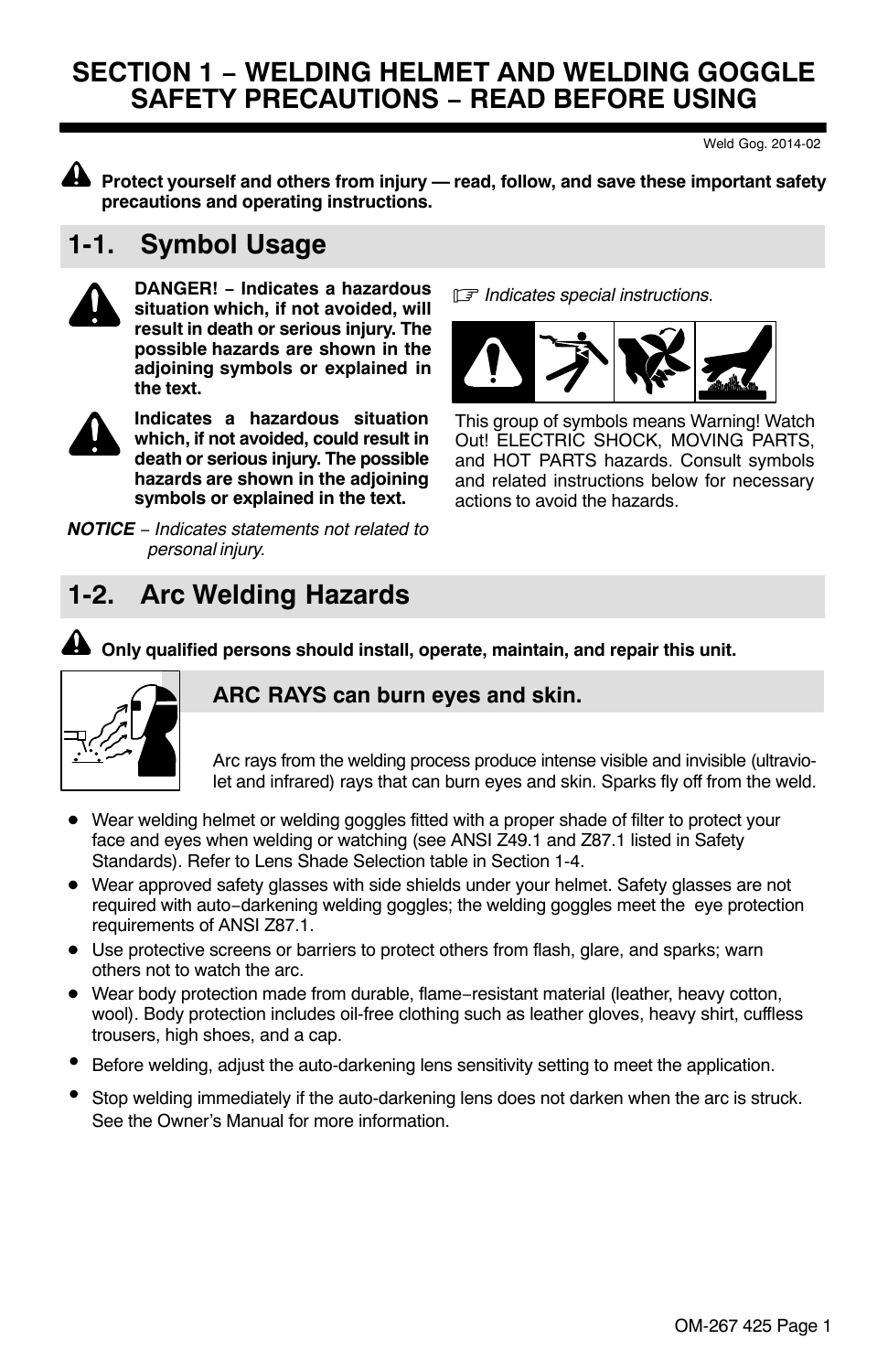

#### **WELDING HELMETS AND WELDING GOGGLES do not provide unlimited eye, ear, and face protection.**

Arc rays from the welding process produce intense visible and invisible (ultraviolet and infrared) rays that can burn eyes and skin. Sparks fly off from the weld.

- Use impact resistant safety spectacles or goggles and ear protection at all times when using the welding helmet. Safety glasses are not required with auto−darkening welding goggles; the welding goggles meet the eye protection requirements of ANSI Z87.1.
- Do not use the welding helmet or welding goggles while working with or around explosives or corrosive liquids.
- $\bullet$  Do not weld in the overhead position while using the welding helmet or welding goggles.
- Inspect the auto-lens frequently. Immediately replace any scratched, cracked, or pitted cover lenses or auto-lenses.



#### **NOISE can damage hearing.**

Noise from some processes or equipment can damage hearing.

Wear approved ear protection if noise level is high.



#### **READ INSTRUCTIONS.**

- Read and follow all labels and the Owner's Manual carefully before installing, operating, or servicing unit. Read the safety information at the beginning of the manual and in each section.
- Use only genuine replacement parts from the manufacturer.
- Perform maintenance and service according to the Owner's Manuals, industry standards, and national, state, and local codes.



#### **FUMES AND GASES can be hazardous.**

Welding produces fumes and gases. Breathing these fumes and gases can be hazardous to your health.

- Keep your head out of the fumes. Do not breathe the fumes.
- If inside, ventilate the area and/or use local forced ventilation at the arc to remove welding fumes and gases. The recommended way to determine adequate ventilation is to sample for the composition and quantity of fumes and gases to which personnel are exposed.
- If ventilation is poor, wear an approved air-supplied respirator.
- Read and understand the Safety Data Sheets (SDSs) and the manufacturer's instructions for adhesives, coatings, cleaners, consumables, coolants, degreasers, fluxes, and metals.
- Work in a confined space only if it is well ventilated, or while wearing an air-supplied respirator. Always have a trained watchperson nearby. Welding fumes and gases can displace air and lower the oxygen level causing injury or death. Be sure the breathing air is safe.
- Do not weld in locations near degreasing, cleaning, or spraying operations. The heat and rays of the arc can react with vapors to form highly toxic and irritating gases.
- Do not weld on coated metals, such as galvanized, lead, or cadmium plated steel, unless the coating is removed from the weld area, the area is well ventilated, and while wearing an airsupplied respirator. The coatings and any metals containing these elements can give off toxic fumes if welded.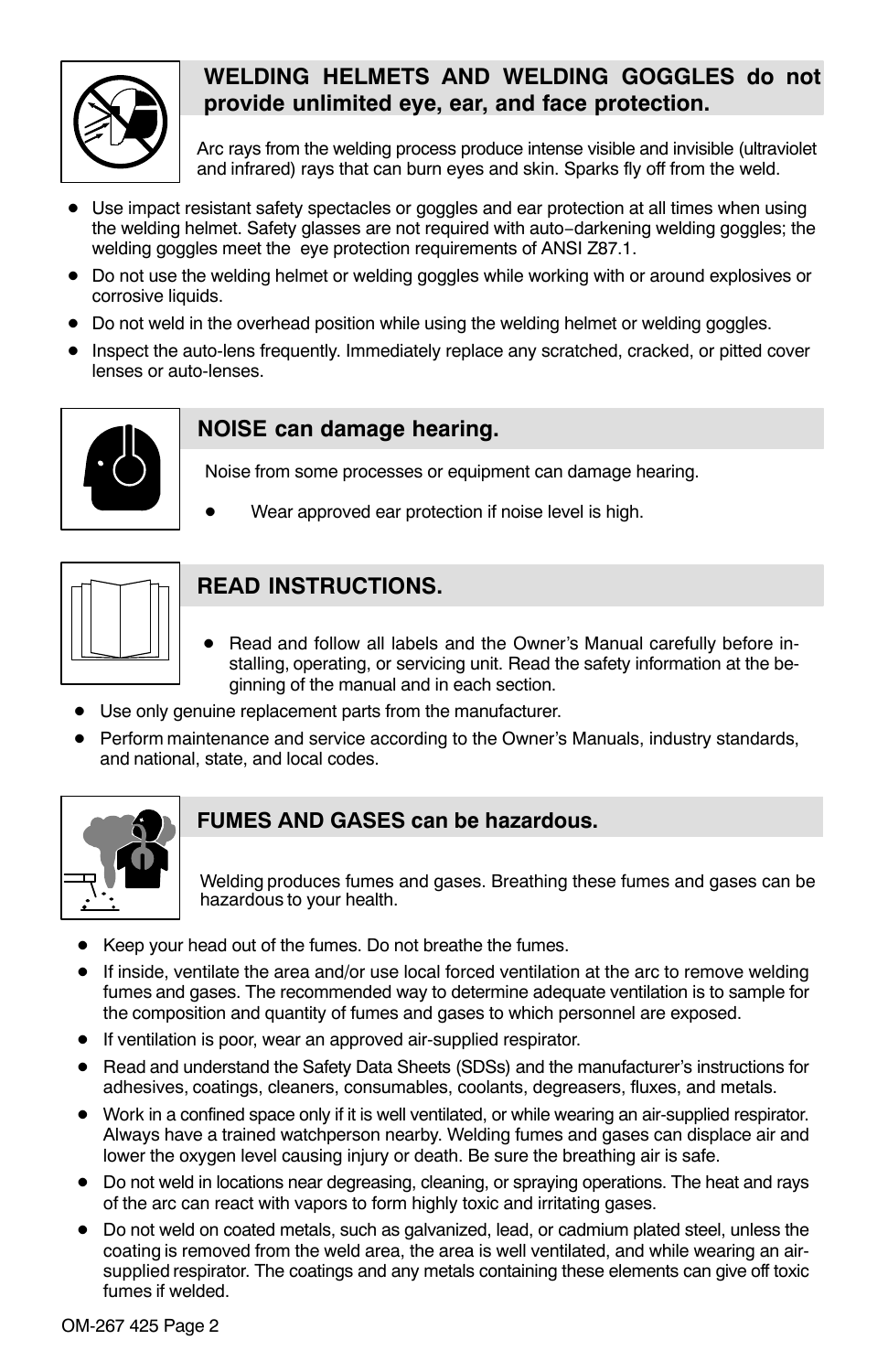## <span id="page-4-0"></span>**1-3. Proposition 65 Warnings**



**Welding or cutting equipment produces fumes or gases which contain chemicals known to the State of California to cause birth defects and, in some cases, cancer. (California Health & Safety Code Section 25249.5 et seq.)**

**This product contains chemicals, including lead, known to the state of California to cause cancer, birth defects, or other reproductive harm.** *Wash hands after use.*

## **1-4. Lens Shade Selection Table**

| <b>Process</b>                                                                   | Electrode Size<br>in. (mm)                                                                         | <b>Arc Current</b><br>in<br><b>Amperes</b>                                              | <b>Minimum</b><br><b>Protective</b><br>Shade No. | <b>Suggested</b><br>Shade No.<br>(Comfort)*    |
|----------------------------------------------------------------------------------|----------------------------------------------------------------------------------------------------|-----------------------------------------------------------------------------------------|--------------------------------------------------|------------------------------------------------|
| Shielded Metal Arc<br>Welding (SMAW)                                             | Less than 3/32 (2.4)<br>$3/32 - 5/32$ (2.4-4.0)<br>$5/32 - 1/4$ (4.0-6.4)<br>More than $1/4$ (6.4) | Less than 60<br>$60 - 160$<br>160-250<br>250-550                                        | $\overline{7}$<br>8<br>10<br>11                  | 10<br>12<br>14                                 |
| Gas Metal<br>Arc Welding<br>(GMAW)<br><b>Flux Cored</b><br>Arc Welding<br>(FCAW) |                                                                                                    | Less than 60<br>$60 - 160$<br>160-250<br>250-500                                        | $\overline{7}$<br>10<br>10<br>10                 | 11<br>12<br>14                                 |
| Gas Tungsten Arc<br>Welding (TIG)                                                |                                                                                                    | Less than 50<br>$50 - 150$<br>150-500                                                   | 8<br>8<br>10                                     | 10<br>12<br>14                                 |
| Air Carbon<br>Arc Cutting (CAC-A)                                                | Light<br>Heavy                                                                                     | Less than 500<br>500-1000                                                               | 10<br>11                                         | 12<br>14                                       |
| Plasma Arc<br>Cutting (PAC)                                                      |                                                                                                    | Less than 20<br>$20 - 40$<br>$40 - 60$<br>$60 - 80$<br>80-300<br>$300 - 400$<br>400-800 | 4<br>5<br>6<br>8<br>8<br>9<br>10                 | $\overline{4}$<br>5<br>6<br>8<br>9<br>12<br>14 |
| Plasma Arc Welding<br>(PAW)                                                      |                                                                                                    | Less than 20<br>$20 - 100$<br>$100 - 400$<br>400-800                                    | 6<br>8<br>10<br>11                               | $6 - 8$<br>10<br>12<br>14                      |

Reference: ANSI Z49.1:2005

\* Start with a shade that is too dark to see the weld zone. Then, go to a lighter shade which gives a sufficient view of the weld zone without going below the minimum.

## **1-5. Principal Safety Standards**

*Safety in Welding, Cutting, and Allied Processes,* ANSI Standard Z49.1, is available as a free download from the American Welding Society at http://www.aws.org or purchased from Global Engineering Documents (phone: 1-877-413-5184, website: www.global.ihs.com).

*Safe Practice For Occupational And Educational Eye And Face Protection,* ANSI Standard Z87.1, from American National Standards Institute, 25 West 43rd Street, New York, NY 10036 (phone: 212-642-4900, website: www.ansi.org).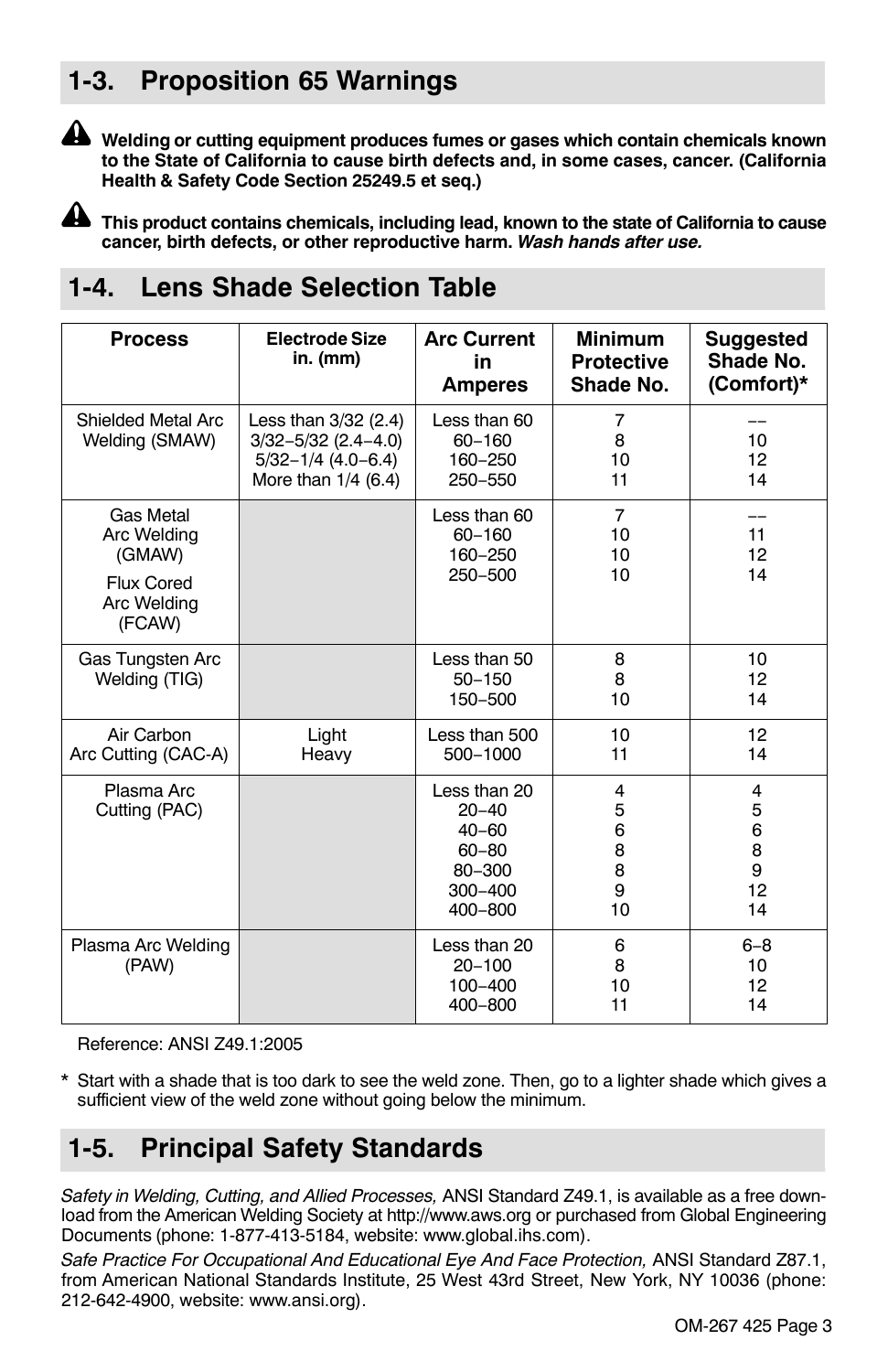## **SECTION 2 − SPECIFICATIONS**

<span id="page-5-0"></span>

| Applications                                  | Arc Welding, Plasma Cutting, Oxy-Fuel Welding And Cutting                                                                            |  |
|-----------------------------------------------|--------------------------------------------------------------------------------------------------------------------------------------|--|
| <b>Viewing Field</b>                          | $44 \times 26$ mm (L, R)                                                                                                             |  |
| <b>Operating Modes</b>                        | Two: Welding And Grinding                                                                                                            |  |
| <b>Reaction Time</b>                          | 0.0000666 sec (1/15,000)                                                                                                             |  |
| <b>Available Shades</b><br>All Shades Provide | Darkened State: Shade No. 5, 7, 9, 11, 13<br>Light State: No. 3 (Passive Mode)                                                       |  |
| Continuous UV And IR<br>Protection.           | A.<br>Goggles Can Be Used For Grinding In Light<br>State (Passive Mode) Only When Used With<br><b>Customer-Supplied Face Shield.</b> |  |
| Inside Lens                                   | Meets Eye Protection Requirements Of ANSI Standard Z87.1                                                                             |  |
| Sensitivity Control                           | Adjusts For Varying Ambient Light And Welding Arc                                                                                    |  |
|                                               | Five Sensitivity Levels From Low To High                                                                                             |  |
| <b>Automatic Power</b>                        | None<br>Shuts Lens Off 30 Minutes After Last Arc Is Struck.                                                                          |  |
| Low Battery Light                             | Red LED Illuminates To Indicate Five Hours Of<br><b>Battery Life Remains</b>                                                         |  |
| Power Supply                                  | Two CR2032 Lithium Batteries<br>Approximate Run Time Of 1000 Hours                                                                   |  |
| Sensors                                       | Two                                                                                                                                  |  |
| <b>Operating Temperature</b>                  | 23°F to 131°F /- 5°C to +55°C                                                                                                        |  |
|                                               | T When Stored In Extremely Cold Temperatures, Warm Hel-<br>met To Ambient Temperature Before Welding.                                |  |
| Storage Temperature                           | $-4^{\circ}$ F to 158 $^{\circ}$ F / -20 $^{\circ}$ C to +70 $^{\circ}$ C                                                            |  |
|                                               | T When Stored In Extremely Cold Temperatures, Warm Hel-<br>met To Ambient Temperature Before Welding.                                |  |
| <b>Total Weight</b>                           | 11.8 oz (337 g)                                                                                                                      |  |
| <b>Standards</b>                              | ANSI Z87.1 (2010) and CSA                                                                                                            |  |
| Warranty                                      | Two Years From Date Of Purchase (See Section 11)                                                                                     |  |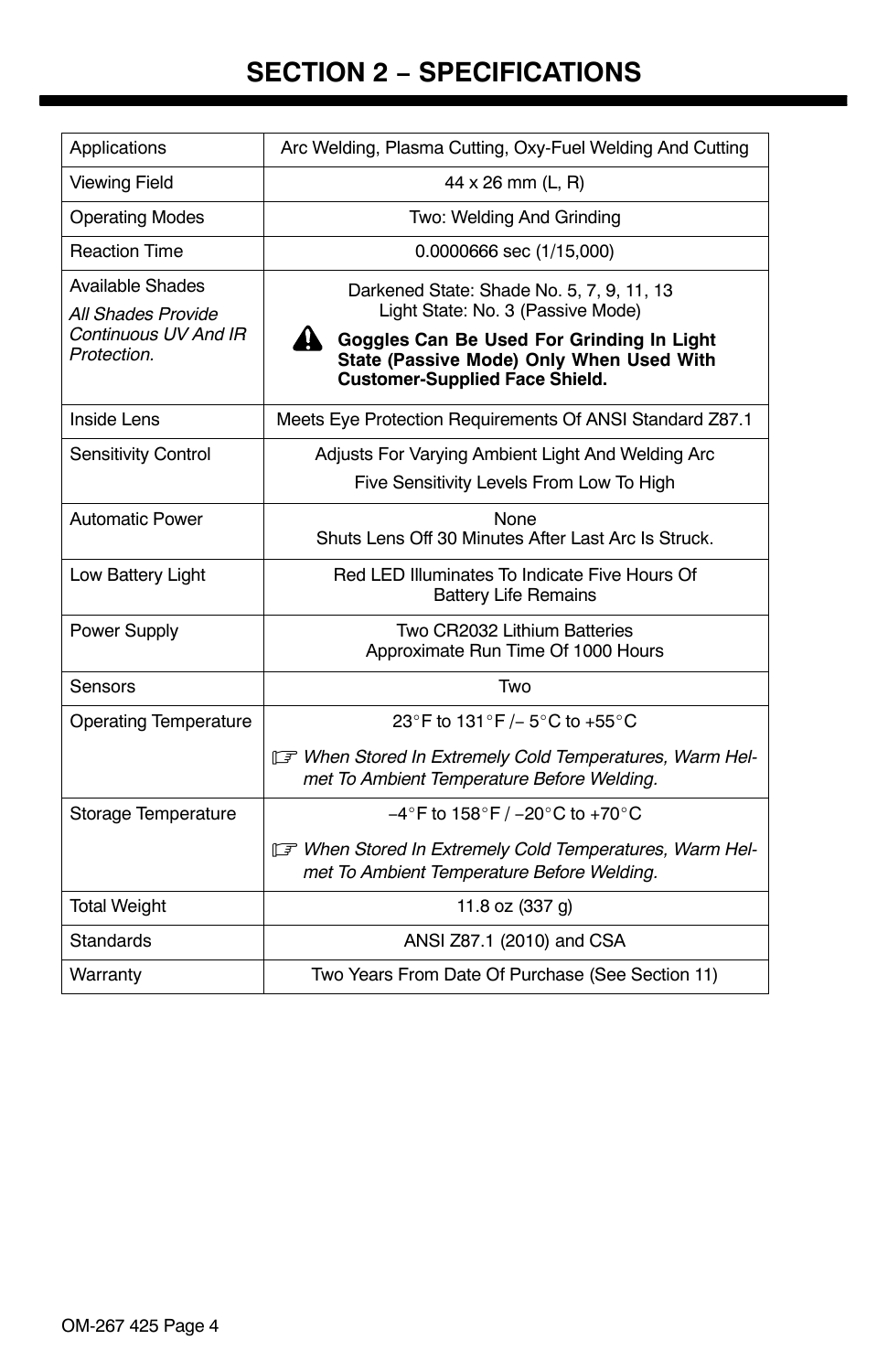### **3-1. Auto-Darkening Goggle Components**



- **! The auto-darkening goggles provide eye protection only. Use additional personal proequipment shield, face shield, balaclava, hard hat, etc.) to shield exposed skin and protect head.**
	- **! Use auto-darkening goggles only for welding and cutting applications. Remove goggles when work is finished.**
	- **! Always wear a face shield (customer supplied) when grinding. The optional arc shield is suitable only for arc welding applications.**
	- **! Before using the auto-darkening goggles, remove the protective covers from the inside of the auto-darkening lenses.**
	- 1 Sensor(s)
	- 2 Battery Housing (Section [5](#page-11-0))
	- 3 Air Vent(s)
	- 4 Replaceable Silicone Skirt
	- 5 Front Cover Lens
	- 6 Adjustable Headband
	- 7 Control Panel
	- 8 Auto-Darkening Lens
	- 9 Front Cover Retaining Clip (Turn To Lock/Release)
	- 10 Arc Shield (Not Shown)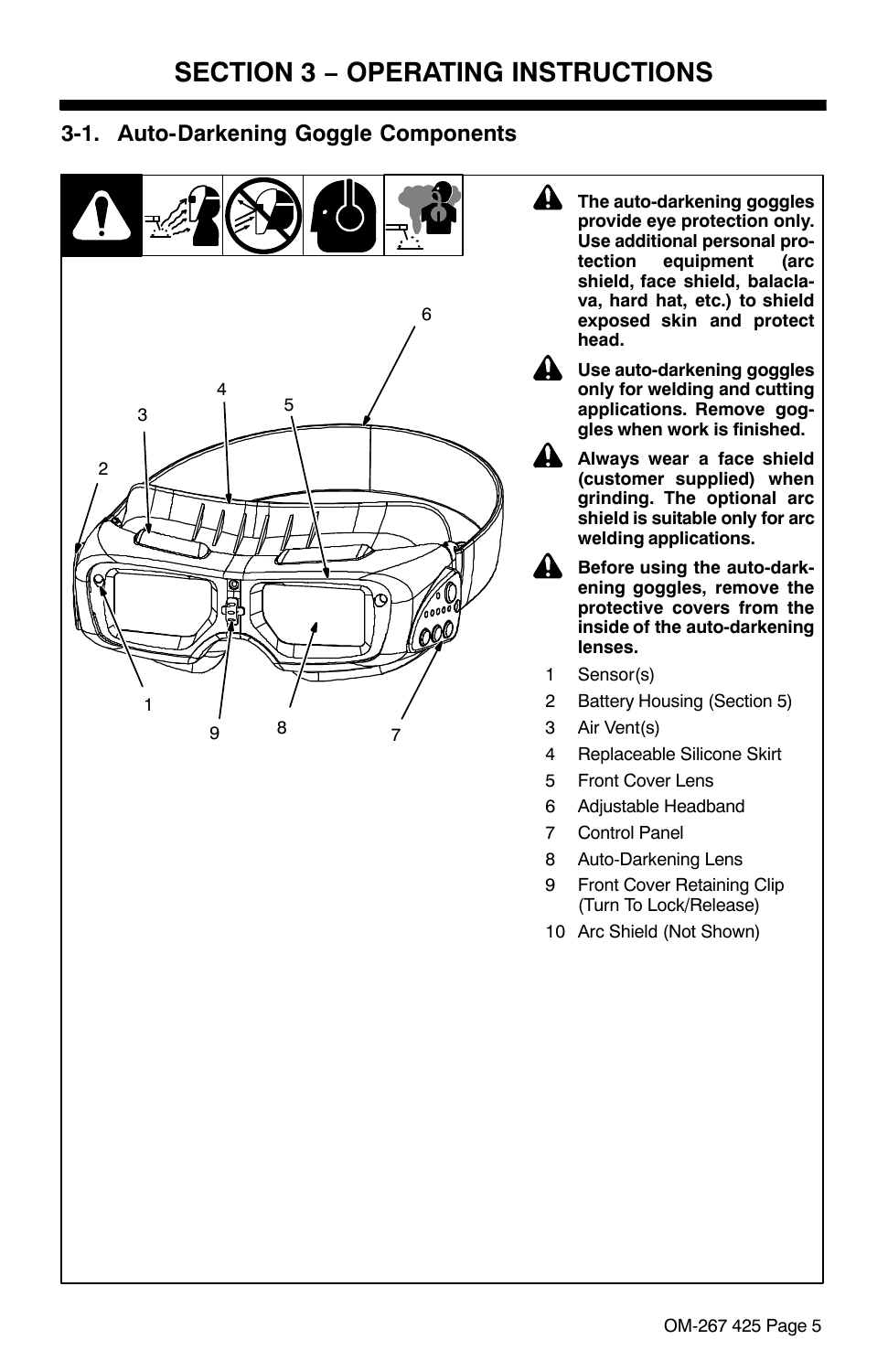#### <span id="page-7-0"></span>**3-2. On-Off Control And Low Battery LED**



- 1 On-Off Button
- 2 Shade Indicator LEDs

Use button to turn lens on and off. To turn on the lens, press On-Off button for two seconds until all five Shade Indicator LEDs blink. Shade and sensitivity adjustments must be made with the lens turned on.

#### **3-3. Variable Shade Control**

- *To check if the lens is on, press the On-Off button. If lens is on, the screen will blink (darken) briefly.*

To turn off the lens, press the On-Off button for two seconds (Low Battery LED blinks.) Lens turns off automatically if not used for 30 minutes.

Do not use the goggles if the

lens does not function as described. (See Section [9](#page-13-0), Troubleshooting.)

3 Low Battery LED

The Low Battery LED lights when five hours of battery life remains. If battery power is low, replace with two CR2032 lithium batteries See Section[5](#page-11-0).



- Begin welding or continue with other lens adjustments.
- *The lens assembly saves the shade and sensitivity settings.*

OM-267 425 Page 6

tion [1-4](#page-4-0) to select proper shade control setting based on your welding process. The shade ranges are as follows: **Weld** − Shades 5, 7, 9, 11, 13 **Cut** − Shades 5, 7, 9, 11, 13

preference.

#### **Shade Adjustment**

- Turn lens on.
- Press Shade Control button to select desired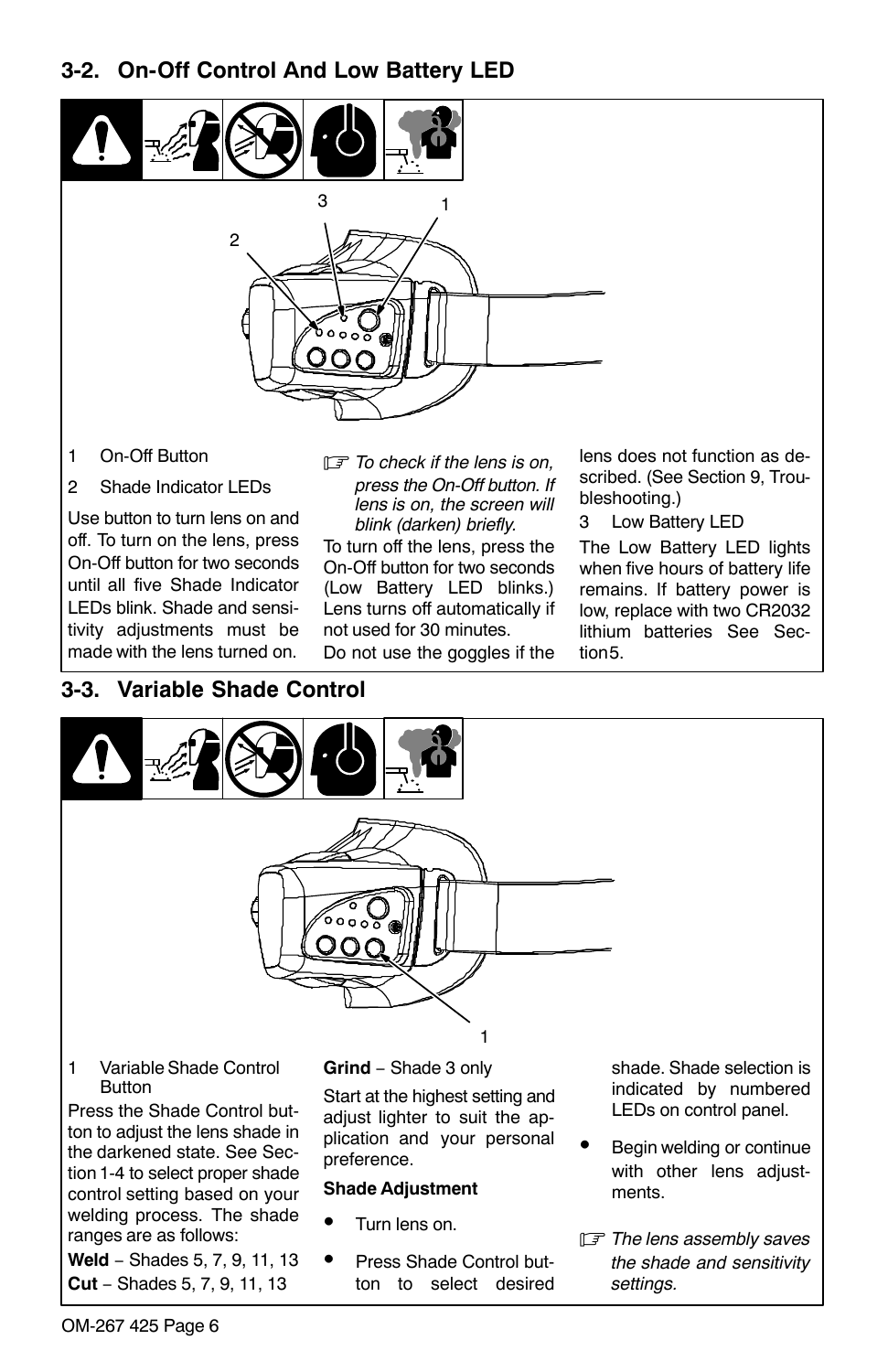#### <span id="page-8-0"></span>**3-4. Sensitivity Control**



1 Sensitivity Control Button Use Sensitivity control to make the lens more responsive to different light levels in various welding processes. **Use a mid-range or 30−50% sensitivity setting for mostapplications.** It may be necessary to adjust helmet sensitivity to accommodate different lighting conditions or if lens is flashing on and off.

Choose from five Sensitivity levels (low to high). Sensitivity level is indicated by numbered LEDs on control panel.

#### **Sensitivity Adjustment**

- *Adjust helmet sensitivity in lighting conditions helmet will be used in.*
- Turn lens on.
- Press Sensitivity Control button to adjust sensitivity control to highest setting.
- Helmet is ready for use. Slight readjustment may be necessary for certain applications or if lens is flashing on and off.

| <b>Recommended Sensitivity Settings</b> |                |  |
|-----------------------------------------|----------------|--|
| <b>Stick Electrode</b>                  | Mid-Range      |  |
| Short Circuiting (MIG)                  | Low/Mid-Range  |  |
| Pulsed & Spray (MIG)                    | Mid-Range      |  |
| Gas Tungsten Arc (TIG)                  | Mid/High-Range |  |
| Plasma Arc Cutting/Welding              | Low/Mid-Range  |  |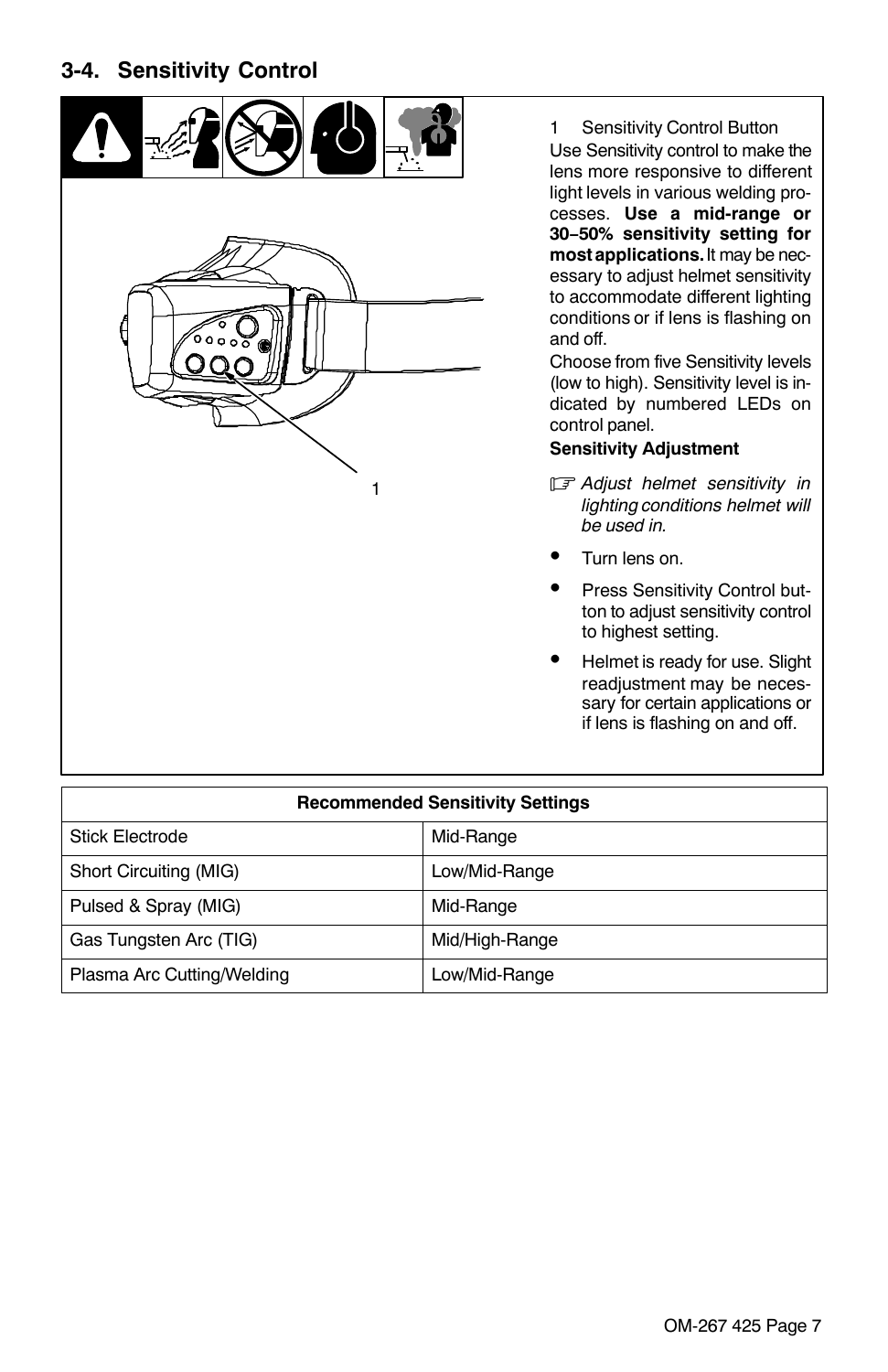#### **3-5. Hold Control**



- 1 Hold Control Button
- 2 Shade Control Button

Press Hold Control button to toggle between Hold Mode (shades 5 and 7 for oxy-fuel welding/cutting) and standard mode (shades 5 − 13 for arc welding).

#### **Using The Hold Control**

- Turn lens on.
- Press Hold Control button to enter passive mode. In passive mode, press Shade button to select either shade 5 or shade 7.
- Press Hold Control button again to enter auto-darkening mode and select any shade or sensitivity setting.
- Helmet is ready for use.

# **Notes**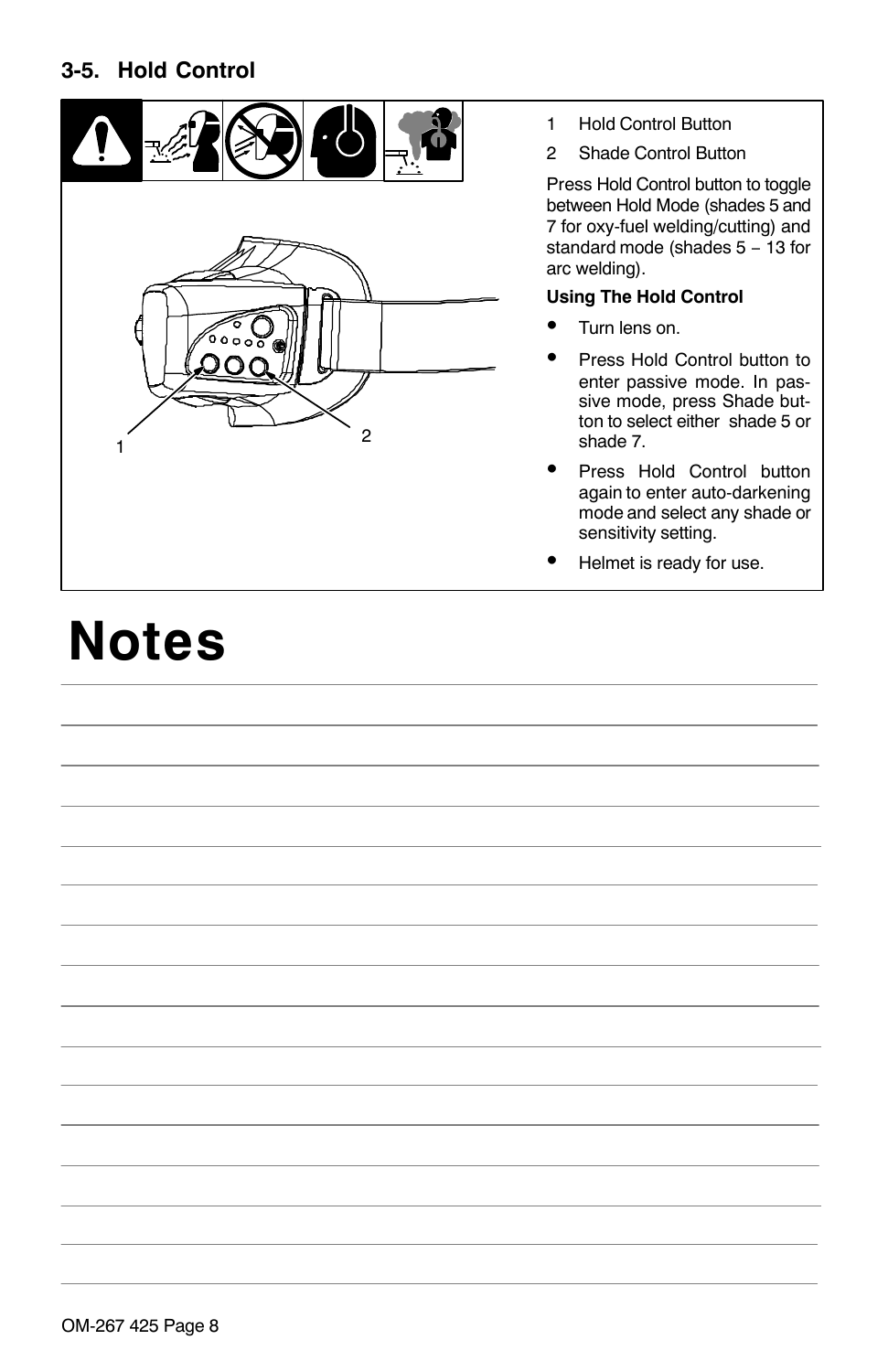<span id="page-10-0"></span>



- 1 Lens Cover
- 2 Retaining Clip
- 3 Suction Plate
- 4 Cover Tab
- 5 Frame Slot

Rotate clip 90° to unlock lens cover. Attach suction plate to lens. Pull lens away from frame.

To install new lens cover, insert tab in frame slot. Slightly bend cover outward (away from frame) and insert remaining tab in frame slot.

Rotate clip 90° to lock lens cover in place.

- *Be sure both tabs on lens cover are securely fastened in frame slots.*
- *Be sure the cover lens is seated properly (flat) to prevent fogging.*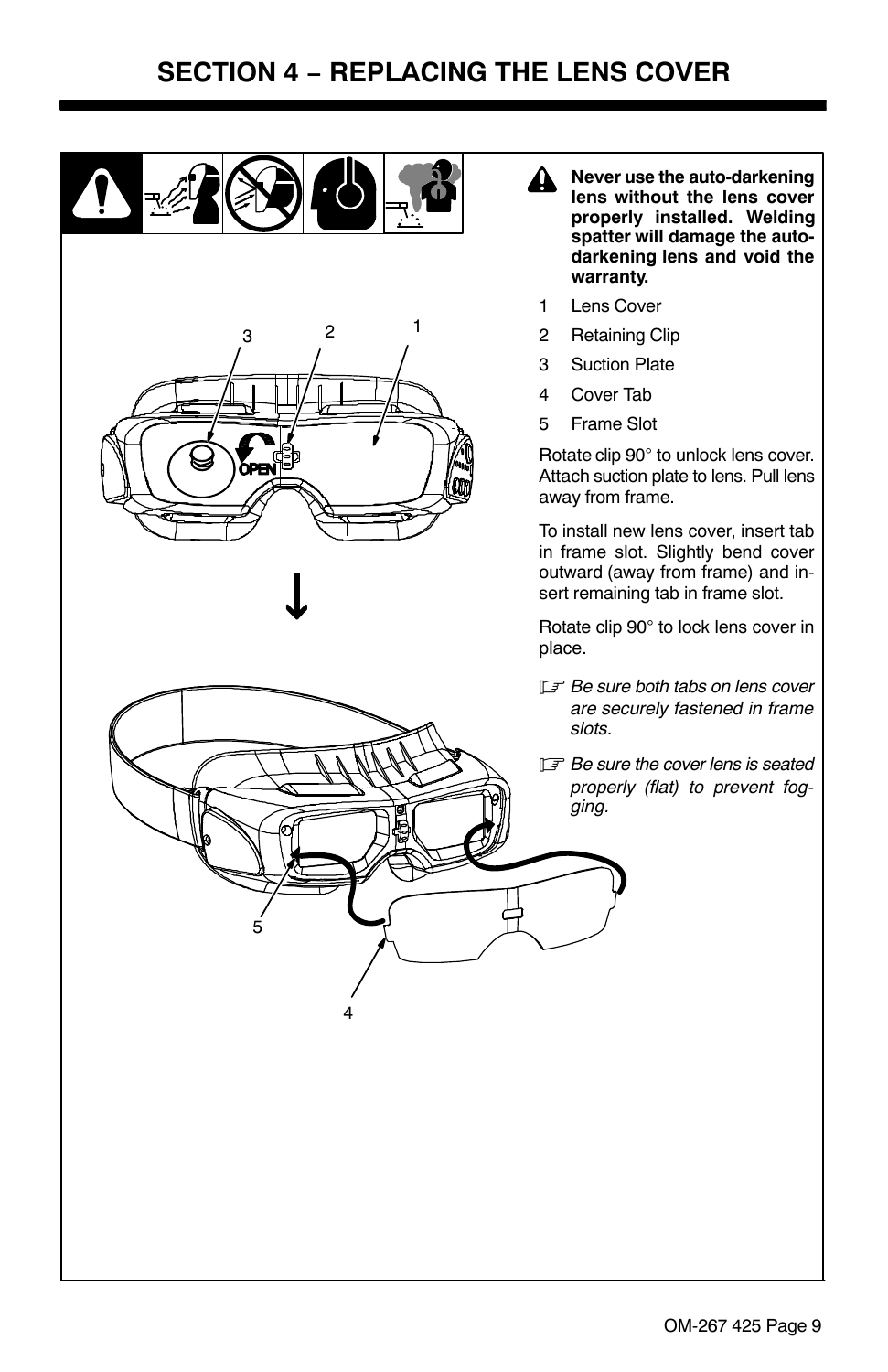#### <span id="page-11-0"></span>**4-1. Inserting Optical Lens Frame**



- 1 Optical Lens Frame
- 2 Tab
- 3 Slot

1

Insert customer supplied corrective lens in frame. Install lens frame tab in slot on silicone skirt as shown. Press optical lens frame into groove around perimeter of auto-darkening lens frame.

- *Be sure the cover lens is seated properly (flat) to prevent fogging.*

## **SECTION 5 − REPLACING THE BATTERY**



1 Battery Cover

Loosen screws securing battery cover. Remove cover and batteries

Replace with CR2032 lithium batteries (2 required) or equivalent (Miller Part No. 270 055).

- *Be sure Positive (+) side of the batteries faces up (toward outside of goggles).*

Reinstall the battery cover. To test, press the On-Off button. The display screen should turn blink twice and then darken.

Tools Needed:

phillips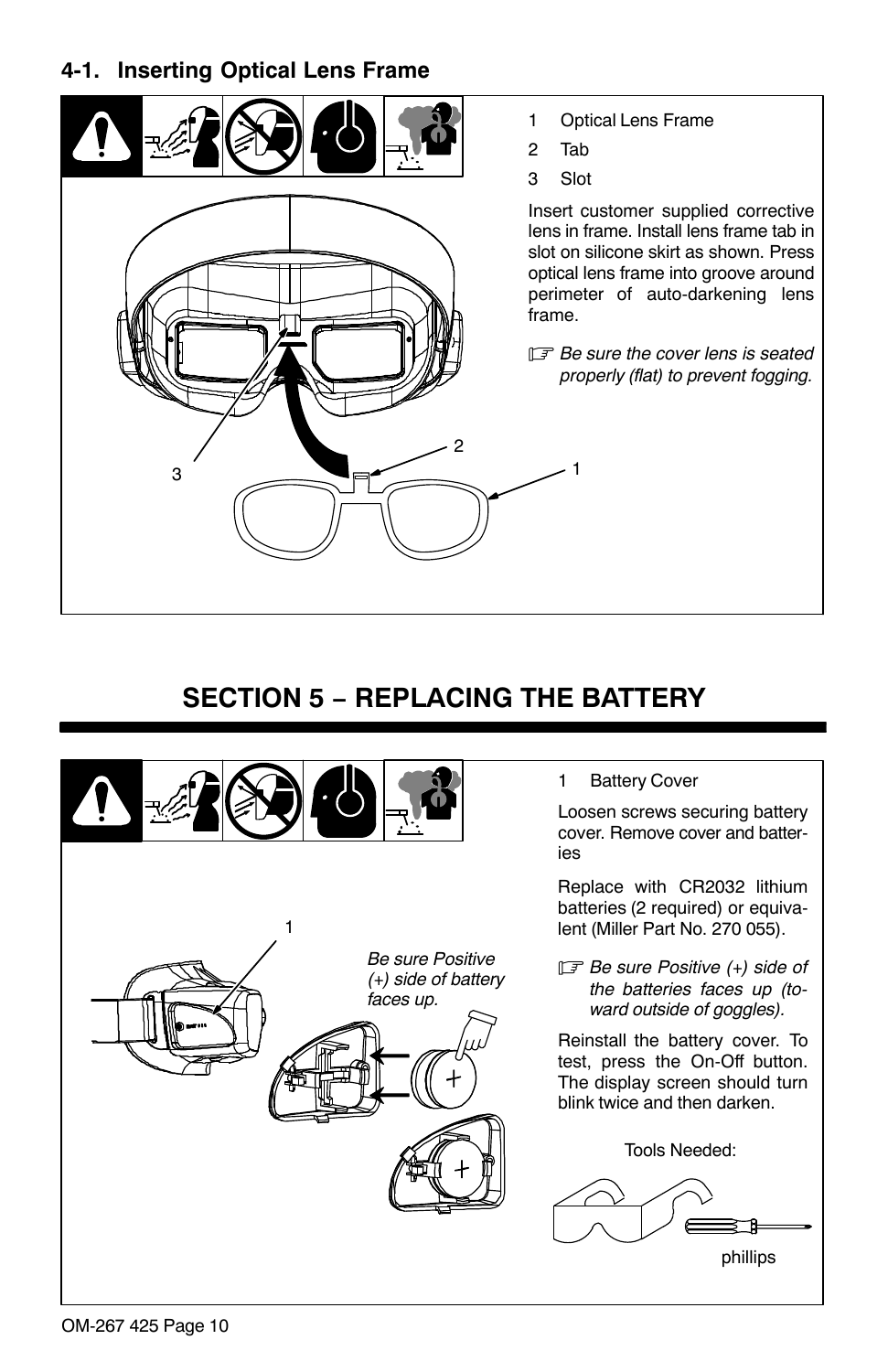## **SECTION 6 − REPLACING THE SILICONE SKIRT**

<span id="page-12-0"></span>

- 1 Silicone Skirt
- 2 Screws

Remove three screws securing silicone skirt. Replace skirt. Install all three screws before tightening.

*NOTICE* − *Do not overtighten screws securing silicone skirt.*



## **SECTION 7 − REPLACING THE STRAP ASSEMBLY**



## **SECTION 8 − MAINTENANCE**

*NOTICE* − *Never use solvents or abrasive cleaning detergents.*

*NOTICE* − *Do not immerse the lens assembly in water.*

The goggles require little maintenance. However, for best performance clean after each use. Using a soft cloth dampened with a mild soap and water solution, wipe the cover lenses clean. Allow to air dry. Occasionally, the filter lens and sensors should be cleaned by gently wiping with a soft, dry cloth.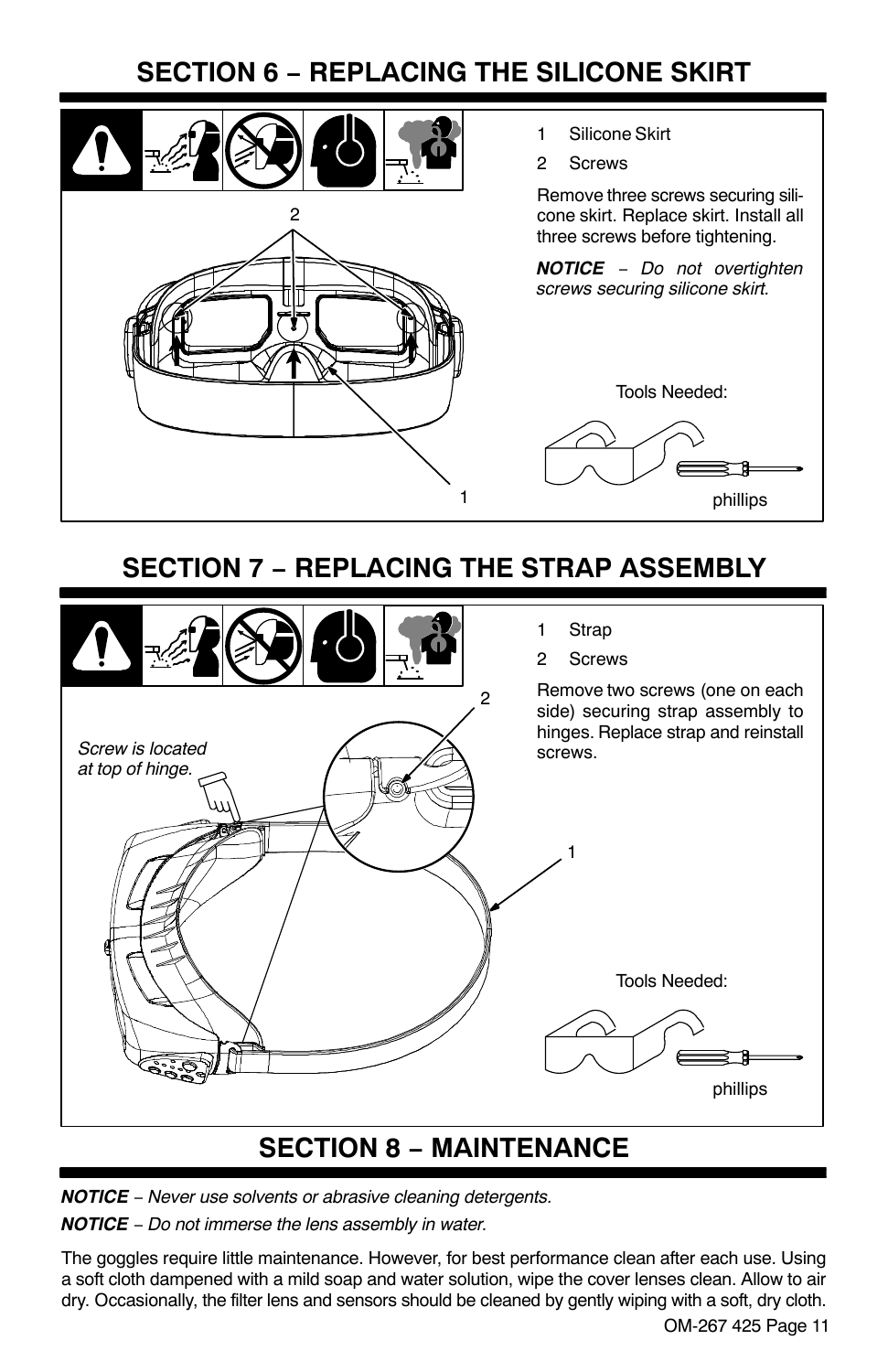<span id="page-13-0"></span>

| <b>Trouble</b>                                                                            | Remedy                                                                                                                                                                                                                                                                                                          |
|-------------------------------------------------------------------------------------------|-----------------------------------------------------------------------------------------------------------------------------------------------------------------------------------------------------------------------------------------------------------------------------------------------------------------|
| Auto lens not On – LEDs<br>do not flash momentarily                                       | Check batteries and verify they are in good condition and installed<br>properly.                                                                                                                                                                                                                                |
| when the On-Off button is<br>pressed.                                                     | Check battery surfaces and contacts, and clean if necessary.                                                                                                                                                                                                                                                    |
|                                                                                           | Check battery for proper contact and gently adjust contact points<br>if necessary. This is particularly important if the goggles have<br>been dropped. Verify tray is installed correctly.                                                                                                                      |
| Not switching - auto-lens<br>stays light and does not                                     | Stop welding or cutting immediately: Make sure the lens is turned<br>On.                                                                                                                                                                                                                                        |
| darken when welding or<br>cutting.                                                        | If power is On, check the shade settings. Also review sensitivity<br>recommendations and adjust sensitivity if possible.                                                                                                                                                                                        |
|                                                                                           | Clean lens cover and sensors of any obstructions. Make sure the<br>sensors are facing the arc; angles of 45° or more may not allow<br>the arc light to reach the sensors.                                                                                                                                       |
| Not Switching - auto-lens<br>stays dark after the arc is<br>extinguished, or the auto-    | Reduce Sensitivity setting (see Section 3-4). In extreme light con-<br>ditions, it may be necessary to reduce the surrounding light levels.                                                                                                                                                                     |
| lens stays dark when no<br>arc is present.                                                | If If the lens remains dark, press the Auto On/Off button to return<br>lens to the clear state.                                                                                                                                                                                                                 |
|                                                                                           | Move goggles away from light source.                                                                                                                                                                                                                                                                            |
| Inconsistent or lighter<br>auto-lens shading in the                                       | Referred to as an angle of view effect, auto-darkening lenses<br>have an optimum viewing angle.                                                                                                                                                                                                                 |
| dark-state, noticeable on<br>the outside edges and cor-<br>ners.                          | The optimum viewing angle is perpendicular or 90° to the surface<br>of the auto-lens. When that angle of view varies in the dark-state,<br>welders may notice slightly lighter areas at the outside edges and<br>the corners of the lens. This is normal and does not represent any<br>health or safety hazard. |
|                                                                                           | This effect may also be more noticeable in applications where<br>magnifying lenses are used.                                                                                                                                                                                                                    |
| Sections of the auto-lens<br>are not going dark, distinct<br>lines separate the light and | Stop welding or cutting immediately: The auto-lens may be<br>cracked which can be caused by the impact of dropping the hel-<br>met.                                                                                                                                                                             |
| dark areas.                                                                               | Weld spatter on the auto lens may also cause cracking. (The lens<br>may need to be replaced; most cracked lenses are not covered by<br>warranty).                                                                                                                                                               |
| Switching or Flickering -<br>the auto-lens darkens then<br>lightens while the welding     | Review the sensitivity setting recommendations and increase the<br>sensitivity if possible. Be sure the arc sensors are not being<br>blocked from direct access to the arc light.                                                                                                                               |
| or cutting arc is present.                                                                | Check the lens cover for dirt and spatter that may be blocking the<br>arc sensors.                                                                                                                                                                                                                              |
|                                                                                           | Move closer to arc.                                                                                                                                                                                                                                                                                             |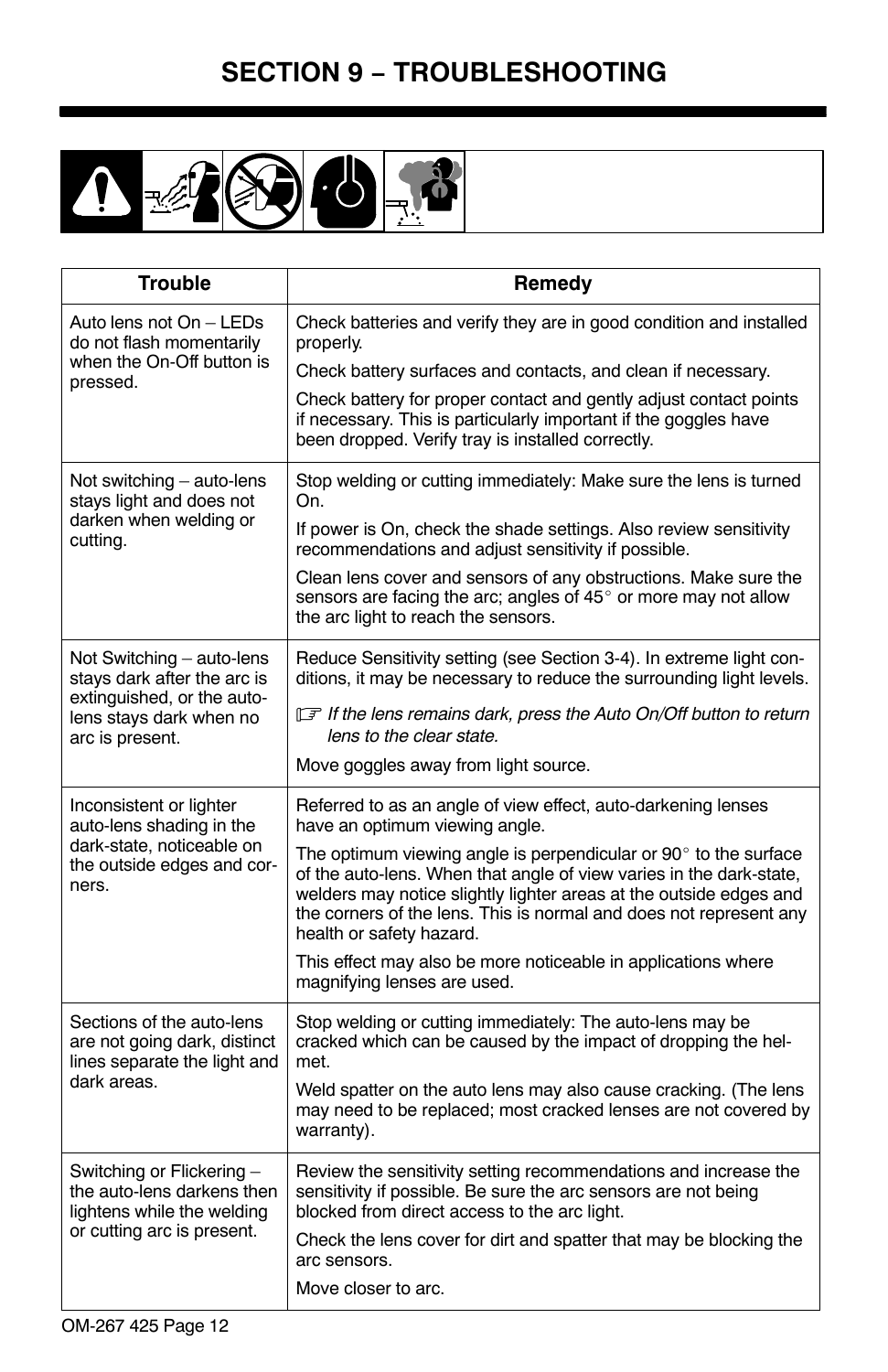## **SECTION 10 − PARTS LIST**

<span id="page-14-0"></span>

| Item<br>No. | Part<br>No. | Description | Quantity |
|-------------|-------------|-------------|----------|
|             |             |             |          |

#### **Figure 10-1. Weld-Mask Auto-Darkening Goggles**

| 5  270055 Battery, Non-Rechargeable CR2032  2 |  |
|-----------------------------------------------|--|
|                                               |  |

#### ◆ Optional

## **SECTION 11 − LIMITED WARRANTY**

**LIMITED WARRANTY** – Subject to the terms and conditions below. Miller Electric Mfg. Co., Appleton, Wisconsin, warrants to its original retail purchaser that the new Miller equipment sold after the effective date of this limited warranty is free of defects in material and workmanship at the time it is shipped by Miller. THIS WARRANTY IS EXPRESSLY IN LIEU OF ALL OTHER WARRANTIES, EXPRESS OR IMPLIED, INCLUDING THE WARRANTIES OR MERCHANTABILITY AND FITNESS.

Miller auto-darkening goggles are warranted for 2 years from the date of purchase. *Proof of purchase is required for warranty transactions so it is imperative that a copy of the original invoice or sales receipt be retained.*

**For warranty transactions, contact your Miller Distributor.**

Gog Warr 2014-10 Effective October, 2014